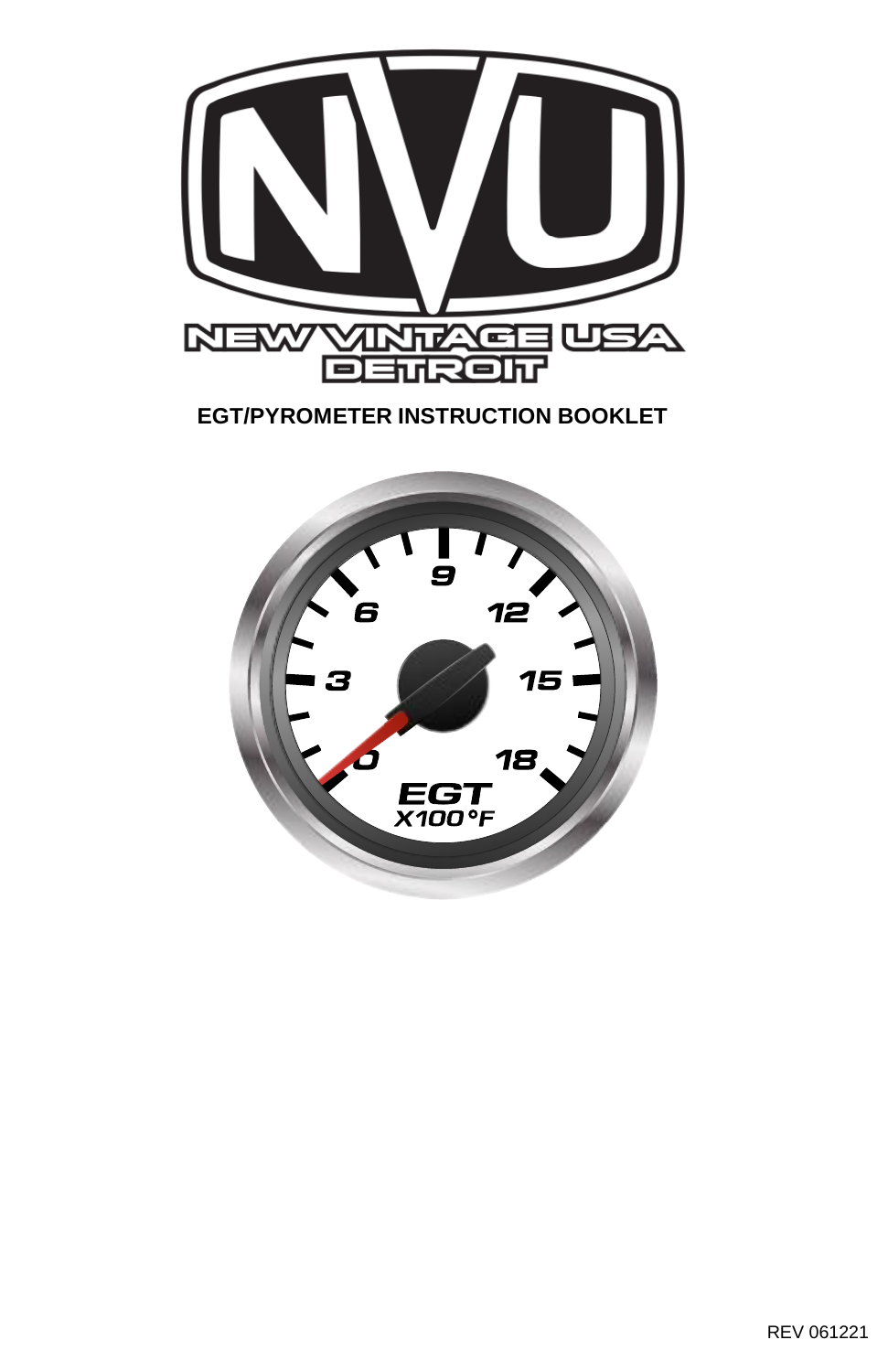## **ANALOG EGT/PYROMETER**

## **THE BACK OF YOURE GAUGE**

Your EGT gauge has internal illumination and the bulb socket is not used. Follow diagram below for light witring.

The supplied Thermocouple is very sensitive. DO NOT CUT THE WIRE TO A SHORTER LENGTH

The thermocouple is a TYPE K which reads up to 1800 F

Wire the supplied harnesses as shown below.

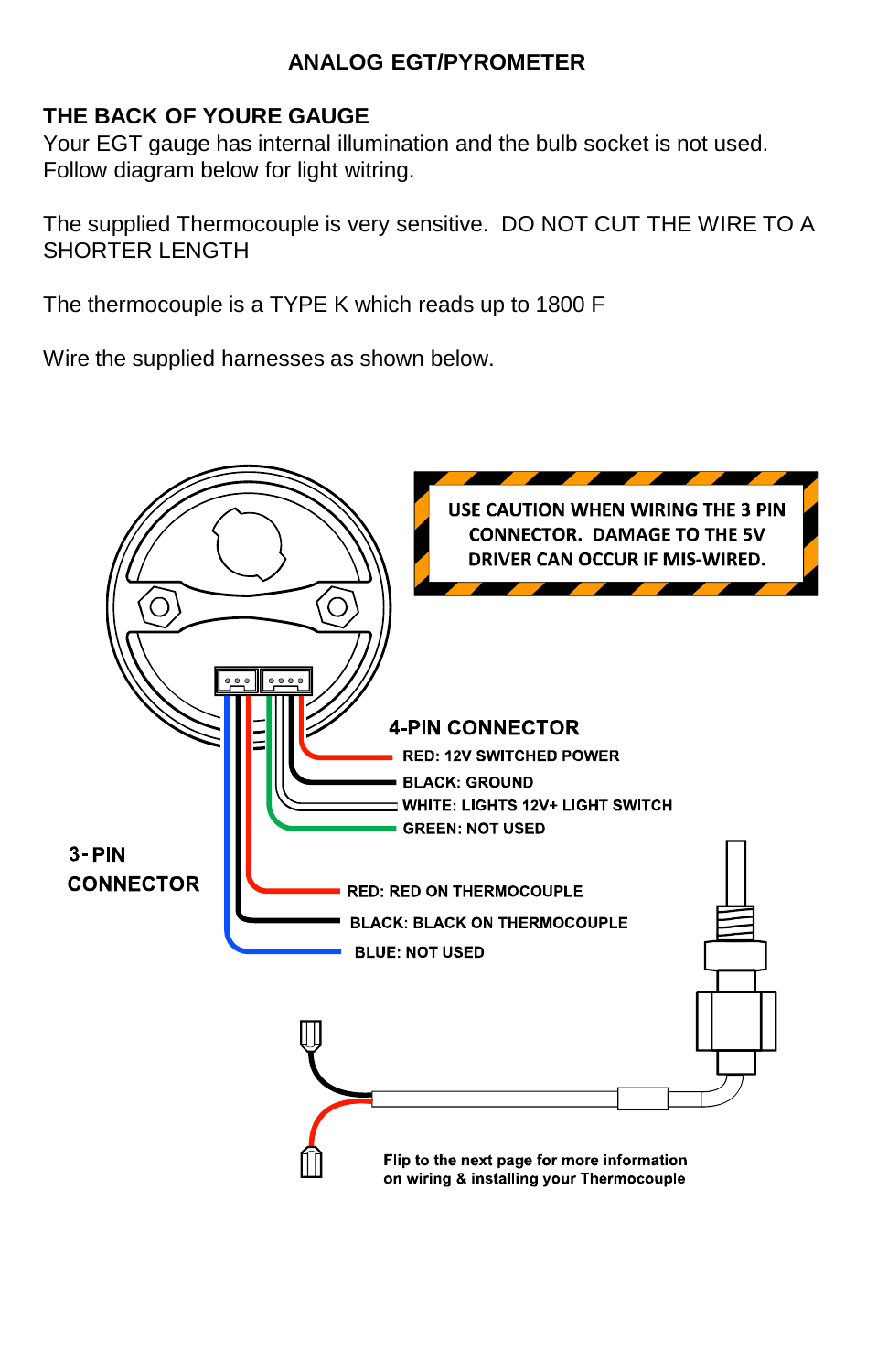1. Trim off the BLUE wire on the 3 wire harness, it will not be used on the EGT gauge

2. Crimp Male Quick Connect to the ends of the RED & BLACK wires. Be Sure to fold wire over insulation and then Crimp

3. Connect Male connections between your harness and your EGT K Type **Thermocouple** 



## **NOTE: DO NOT CUT ANY OF THE THERMOCOUPLE WIRES, THIS WILL DAMAGE THE ITEM AND TRESULT IN INCORRECT READINGS!**

# **MOUNTING THE THERMOCOPULE**

Ensure the probe is mounted before the first bend, mark the distance on the header tube that has the first bend closest to the head.

# **NOTE: MANY AFTERMARKET HEADERS, DOWNPIPES AND HOUSINGS HAVE A BUNG ALREADY MOPUNTED. IF NOT A BUNG WILL BE REQUIRED (NOT INCLUDED)**

#### **FOR BEST RESULTS INSTALL PRE-TURBO ON THE SYSTEM** Drill and tap the exhaust manifold to 1/8-27 NPT. Install the supplied EGT probe directly into the exhaust manifold. Note: We recommend using anti-seize

lubricant on the male threads of the EGT probe fitting. After drilling and tapping the exhaust manifold be sure to use both a magnet and vacuum to safely remove all shavings from the manifold.

Feed the EGT harness with the RED and BLACK wires from the engine bay through an available port through the firewall and plug into the back of the gauge. Take the wiring from the probe that is installed into theexhaust and plug both connector ends together until they are fully seated. Be sure to use a rubber grommet when routing all wires throughthe firewall to protect them from being cut or damaged.